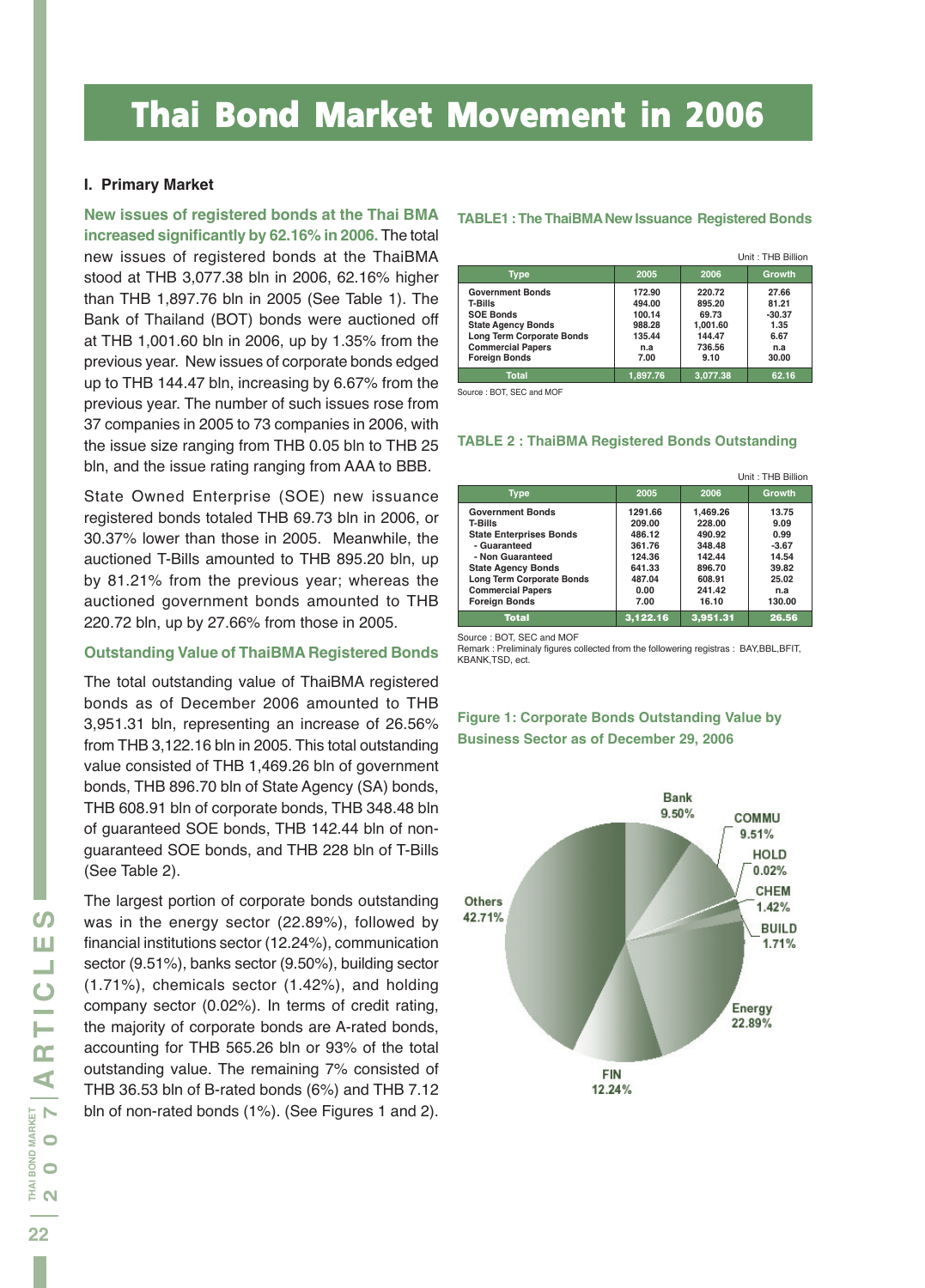**Figure 2: Corporate Bonds Oustanding Value by Rating as of December 29, 2006**



#### **II. Bond Trading Activities in 2006**

In 2006, total bond trading value was THB 4,277.50 bln, 51.84% higher than in 2005 (See Table 3). Average daily trading value surged to THB 17.60 bln in 2006, compared to THB 11.50 bln in 2005. Trading activities were concentrated in SA bonds, most of which were BOT bonds, accounting for THB 1,968.20 bln or 46.01% of the total trading value in 2006. This was followed by THB 1,500.20 bln of T-Bills, THB 631.12 bln of government bonds, and THB 83.83 bln of SOE bonds, representing a share of 35.07%, 14.75%, and 2.96% of the total trading value, respectively. With regard to SOE bonds, the total trading value of guaranteed SOE bonds and nonguaranteed SOE bonds were worth THB 51.55 bln and THB 32.28 bln, respectively.

#### **TABLE 3 : ThaiBMA Trading and Outstanding Value in 2005-2006**

| Unit: THB Million                                                                                                                   |                                                                                                         |                                                                                                              |                                                                                                            |                                                                                                               |                                                                                |                                                                       |  |
|-------------------------------------------------------------------------------------------------------------------------------------|---------------------------------------------------------------------------------------------------------|--------------------------------------------------------------------------------------------------------------|------------------------------------------------------------------------------------------------------------|---------------------------------------------------------------------------------------------------------------|--------------------------------------------------------------------------------|-----------------------------------------------------------------------|--|
| <b>Type of Securities</b>                                                                                                           |                                                                                                         | 2005                                                                                                         |                                                                                                            | 2006                                                                                                          | % change                                                                       |                                                                       |  |
|                                                                                                                                     | <b>Trading</b>                                                                                          | Outstanding                                                                                                  | <b>Trading</b>                                                                                             | Outstanding                                                                                                   | <b>Trading</b>                                                                 | <b>Outstanding</b>                                                    |  |
| Government<br><b>State Enterprise</b><br>- Guaranteed<br>- Non Guaranteed<br>T-Bills<br><b>State Agency</b><br>Corporate<br>Foreign | 438.157.52<br>110.079.47<br>71.928.46<br>38.151.01<br>9.8.448.94<br>1.282.437.01<br>77.685.45<br>394.00 | 1.291.663.90<br>486.122.82<br>361,761.19<br>124.361.63<br>209.000.00<br>641.332.00<br>487.037.40<br>7.000.00 | 631.117.30<br>83.832.72<br>51.554.84<br>32.277.87<br>1.500.202.87<br>1.968.201.76<br>92.543.82<br>1.602.01 | 1.469.263.55<br>490.921.75<br>332,900.01<br>158.021.74<br>228,000.00<br>896,702.00<br>850.327.33<br>16,100.00 | 44.04<br>$-23.84$<br>$-28.32$<br>$-15.39$<br>65.14<br>53.47<br>19.13<br>306.60 | 13.75<br>0.99<br>$-7.98$<br>27.07<br>9.09<br>39.82<br>74.59<br>130.00 |  |
| <b>Total Value</b>                                                                                                                  | 2.817.202.39                                                                                            | 3.122.156.12                                                                                                 | 4.277.500.48                                                                                               | 3.951.314.63                                                                                                  | 51.84                                                                          | 26.56                                                                 |  |
| - Monthly Average<br>- Daily Average<br>- No. of trading days                                                                       | 234.766.87<br>11,498.79<br>245                                                                          |                                                                                                              | 356,458.37<br>17,602.88<br>243                                                                             |                                                                                                               |                                                                                |                                                                       |  |
| No. of transactions                                                                                                                 | 40.870.00                                                                                               |                                                                                                              | 52.117.00                                                                                                  |                                                                                                               |                                                                                |                                                                       |  |
| - Monthly Average<br>- Daily Average                                                                                                | 3.406<br>167                                                                                            |                                                                                                              | 4.343<br>214                                                                                               |                                                                                                               |                                                                                |                                                                       |  |
| <b>Dealer Participation</b>                                                                                                         | 41                                                                                                      |                                                                                                              | 40                                                                                                         |                                                                                                               |                                                                                |                                                                       |  |

Trading value of corporate bonds in 2006 totaled THB 92.54 bln or 2.16% of the total trading value. The total trading value of corporate bonds consisted of bonds in the energy sector (21.73%), financial institutions sector (17.93%), banks sector (11.98%), communication sector (10.27%), construction material sector (6.70%), transportation and logistics sector (5.56%), building sector (3.40%), and others (22.44%).

#### *Market Participants*

In 2006, total outright trading value amounted to THB 4,278.06 bln, 70% (or THB 2,975.87 bln) of which came from transactions between dealers and their clients, and the remaining 30% or THB 1,302.19 bln was from the transactions among dealers themselves. Major investors trading bonds with dealers included mutual funds, (40%), foreign companies (FCO) (18%), domestic companies (DCO) (12%), non-dealer financial institutions (NDL) (7%), insurance companies (3%), and others (20%).

The top ten active member dealers in 2006 comprised seven domestic banks, namely, Kasikornbank Public Company Limited, Siam Commercial Bank Public Company Limited, Bank Thai Public Company Limited, Bangkok Bank Public Company Limited, Standard Chartered Bank (Thai) Public Company Limited, TMB Bank Public Company Limited, and United Overseas Bank (Thai) Public Company Limited; and three foreign banks: Deutsche Bank AG, The Hongkong and Shanghai Banking Corporation Limited, and Citibank, N.A. Kasikornbank captured the highest share of the market (14.57%), followed by Siam Commercial Bank (14.55%), Deutsche Bank (8.81%), Bank Thai (8.08%), Bangkok Bank (7.63%), Standard Chartered Bank (7.29%), TMB Bank (7.17%), UOB Bank (6.54%), HSBC Bank (4.84%), and Citibank (4.35%) (See Table 4).

#### **Table 4: Top ten active member dealer 2005**

|                |                                             | % Market<br><b>Share</b> |          | <b>Trading Value</b> |        |              |
|----------------|---------------------------------------------|--------------------------|----------|----------------------|--------|--------------|
| Rank           | <b>Dealers</b>                              | (Outright)               | Outright | Financing            | Other  | <b>Total</b> |
|                | Kasikombank Plc.                            | 14.57                    | 812.98   | 311.67               | 19.23  | 1.143.88     |
| $\mathfrak{p}$ | Siam Commercial Bank Plc.                   | 14.55                    | 811.80   | 589.25               | 1.91   | 1.402.97     |
| 3              | Deutsche Bank AG. Bangkok Branch            | 8.81                     | 491.85   | 2.59                 | 0.51   | 494.95       |
| $\overline{4}$ | Bank Thai Plc.                              | 8.08                     | 451.00   | 13.57                | 0.85   | 465.42       |
| 5              | Bangkok Bank Plc.                           | 7.63                     | 425.84   | 380.60               | ٠      | 806.45       |
| 6              | Standard Chartered Bank (Thai) Plc.         | 7.29                     | 406.77   | 61.92                | 12.71  | 481.41       |
| 7              | TMB Bank Plc.                               | 7.17                     | 400.37   | 0.78                 | 8.00   | 409.15       |
| 8              | United Overseas Bank (Thai) Plc.            | 6.54                     | 365.12   | 21.13                | 19.76  | 406.01       |
| 9              | The Hongkong and Shanghai Banking Co., Ltd. | 4.84                     | 270.16   | 137.28               | ٠      | 407.45       |
| 10             | Citibank, N.A., Bangkok Branch              | 4.35                     | 242.68   | 8.55                 | ٠      | 251.24       |
| 11             | Other                                       | 16.16                    | 901.67   | 976.30               | 228.63 | 2.106.61     |
|                | <b>Total</b>                                | 100.00                   | 5.580.26 | 2.503.65             | 291.61 | 8.375.50     |

#### *Market Liquidity*

In 2006, the turnover ratio (outright transaction only) for all types of bonds was 108.25%, up by 19.97% from the ratio of 90.23% in 2005. The turnover ratio of T-Bills was 657.98%, compared to 434.66% in 2005, or an increase of 51.38%. The turnover ratio for SA bonds was 219.49%, followed by that of government bonds (42.95%), SOE bonds (17.08%), and corporate bonds (14.61%), respectively.

The top five active issues of government bonds were LB167A, LB137A, LB213A, LB267A and LB095C (See Table 5), whereas the top five active SOE bonds were GHB08OC, PEA149A, PEA127A, PEA118A and ETA143A (See Table 6). With regard to corporate bonds, the top five active issues were KTB093A, PTTC15NA, EFAI07OA, PTTC16OA and UTT07DA (See Table 7).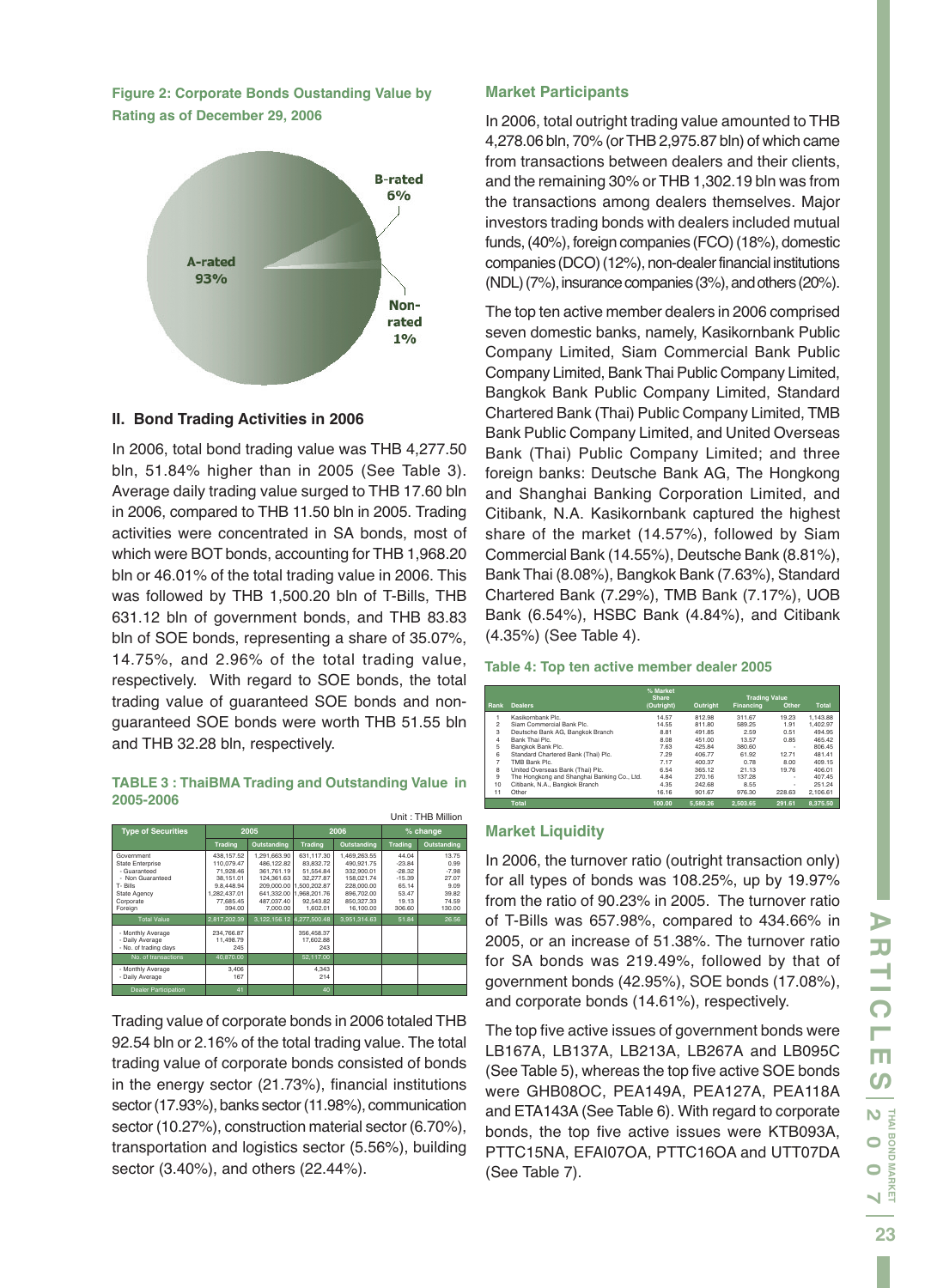#### **Table 5 : Top 5 Most Active Government Bonds**

| <b>Issue</b>          | Type/<br>Rating | <b>TTM</b><br>(Yr) | <b>YTM</b><br>(%) | <b>Trading</b><br>Value<br>(THB MIn) | % of Total<br><b>Trading</b> | <b>Turnover</b><br>Ratio<br>(%) | Last trade<br><b>Date</b> |
|-----------------------|-----------------|--------------------|-------------------|--------------------------------------|------------------------------|---------------------------------|---------------------------|
| <b>GovermentBonds</b> |                 |                    |                   |                                      |                              |                                 |                           |
| LB167A                | GB              | 9.58               | 5.390000          | 121.710.33                           | 2.85                         | 234.06                          | $29$ -Dec                 |
| <b>LB137A</b>         | GB              | 6.54               | 5.155000          | 76.553.91                            | 1.79                         | 147.22                          | $29$ -Dec                 |
| LB213A                | GB              | 14.26              | 5.550000          | 68.258.56                            | 1.60                         | 235.37                          | $29$ -Dec                 |
| LB267A                | GB              | 19.53              | 5.850000          | 42.875.28                            | 1.00                         | 168.14                          | $29$ -Dec                 |
| <b>LB095C</b>         | GB              | 2.38               | 4.930000          | 41.798.11                            | 0.98                         | 133.97                          | 29-Dec                    |

**Table 6 : Top 5 Most Active State Owned Enterprise Bonds**

| <b>Issue</b>                        | Type/<br>Rating          | <b>TTM</b><br>(Yr) | <b>YTM</b><br>$(\%)$ | <b>Trading</b><br>Value<br>(THB MIn) | % of Total<br><b>Trading</b> | <b>Turnover</b><br>Ratio<br>(%) | <b>Last trade</b><br><b>Date</b> |
|-------------------------------------|--------------------------|--------------------|----------------------|--------------------------------------|------------------------------|---------------------------------|----------------------------------|
| <b>State Owned Enterprise Bonds</b> |                          |                    |                      |                                      |                              |                                 |                                  |
| GHB080C                             | G                        | 2.1                | 5.120000             | 2.524.54                             | 0.06                         | 126.23                          | 26-Sep                           |
| <b>PEA149A</b>                      | ۰                        | 7.75               | 5.250000             | 2.333.52                             | 0.05                         | 95.25                           | 28-Dec                           |
| <b>PEA127A</b>                      | ۰                        | 5.72               | 5.370000             | 2.115.76                             | 0.05                         | 117.54                          | $02-Nov$                         |
| <b>PEA118A</b>                      | $\overline{\phantom{a}}$ | 4.79               | 5.400000             | 1.997.03                             | 0.05                         | 92.89                           | $01-Nov$                         |
| <b>ETA143A</b>                      | G                        | 8.01               | 5.346985             | 1.979.78                             | 0.05                         | 98.99                           | 17-Mar                           |

**Table 7 : Top 5 Most Active Registered Corporate Bonds**

|                             |                 |                    |                   | <b>Trading</b>     |                              | <b>Turnover</b> |                           |
|-----------------------------|-----------------|--------------------|-------------------|--------------------|------------------------------|-----------------|---------------------------|
| <b>Issue</b>                | Type/<br>Rating | <b>TTM</b><br>(Yr) | <b>YTM</b><br>(%) | Value<br>(THB MIn) | % of Total<br><b>Trading</b> | Ratio<br>(%)    | Last trade<br><b>Date</b> |
| <b>Corporate Debentures</b> |                 |                    |                   |                    |                              |                 |                           |
| KTB093A                     | /AA+(tha)       | 2.31               | 5.235000          | 7.351.02           | 0.17                         | 122.52          | 24-Nov                    |
| PTTC15NA                    | /AA+(tha)       | 9.65               | 6.210000          | 5.153.49           | 0.12                         | 103.07          | 03-Apr                    |
| EFAI070A                    | /AA-            | 0.79               | 5.400000          | 4.802.05           | 0.11                         | 54.57           | 27-Dec                    |
| PTTC160A                    | $(AA+(tha))$    | 9.8                | 5.750000          | 4.643.05           | 0.11                         | 58.04           | 27-Dec                    |
| UTT07DA                     | SEC/AAA         | 0.95               | 5.200000          | 3.800.23           | 0.09                         | 58.47           | 20-Dec                    |

#### *Yield Movement and the ThaiBMA Bond Index*

Short term yields with less than 3-year maturity were higher than those in 2005. The yield curve of government bond at the end of 2006 was flat due to the dramatic rise of short term yields while most of the medium and long-term yields decreased slightly. The medium and long-term government bond yields decreased because most investors expected that domestic interest rates would stop rising from the year 2005 and started to head downward. The yields of shortterm bonds with 1 month to 3 years maturity moved in the range between-5 to 123 bp whereas those of medium-term bonds with 5-10 years maturity decreased by-3 to-14 bp and those of long-term bonds with more than 10 years maturity varied between-2 to 1 bp.

The ThaiBMA government clean price index closed the year 2006 at 96.43, with a positive total return of 5.46%. Returns on ThaiBMA government index subgroup 1 (1-3 years), subgroup 2 (3-7 years), subgroup 3 (7-10 years) and subgroup 4 (over 10 years) were 5.28%, 5.86%, 5.94%, and 6.17%, respectively.

Corporate clean price index closed at 101.03 at the end of December 2006 with a positive return of 1.44%. Also, total returns on corporate bond index rose from 1.17% in 2005 to 6.56% in 2006.

*Outlook of the Thai Bond Market in 2007 (Source: A survey on underwriters and active dealers)*

#### *Primary Market*

New debt securities in 2007 are expected to continue their expansion in both the government and corporate sectors. The government is likely to issue more debt securities to fund its investment projects that have been delayed in 2006 due to political uncertainties. These projects are expected to be speeded up in 2007. New corporate debt securities also are predicted to increase since private corporations need to raise more long-term capital to accommodate next year economic expansion. However, new issuance of T-Bills is likely to slow down in 2007 because the government plans to switch from issuance of T-Bills to long-term government bonds.

New government debt securities are expected to post a higher growth rate than other type of bonds or to increase by 56% from those in 2006, followed by SOE bonds and corporate bonds (excluding commercial papers). In the private sector, financial institutions are expected to issue more debt securities than other business sectors and most of the new issuance of corporate bonds is likely to concentrate on short term bonds with maturity not over 3 years.

#### *Secondary Market*

The secondary bond market is likely to grow continuously in 2007. Although the 30 per cent reserve requirement on capital inflows imposed by the BOT in December 2006 to stem speculation in the Thai Baht may deter foreign investors from investing in the Thai bond market, transactions of bonds in the secondary market in 2007 are likely to be more active than in 2006 because of high domestic demand and declining domestic interest rates. Active trading is expected to be concentrated in short-term bonds with maturity between 1 to 5 years due to lower supply and high demand on these short-term securities.

#### *Yield Movement*

The yields of government bonds are expected to rise at the beginning of 2007 due to less market liquidity following the introduction of the BOT's short-term capital control measures and high supply of long-term government bonds. However, the lower trend of domestic interest rates is expected to be a positive factor for the Thai bond market and will result in the government bond yield curve shifting down during the year 2007.

#### **Table 8 : Yield Curve Prediction**

| <b>TTM</b>                       | Yield $(\%)$  |
|----------------------------------|---------------|
| 1 Month $<$ TTM $\leq$ 1 Year    | $4.25 - 5.10$ |
| 2 Years $<$ TTM $<=$ 4 Years     | 4.50-5.50     |
| 5 Years $<$ TTM $\leq$ 10 Years  | 4.60-5.75     |
| 10 Years $<$ TTM $\leq$ 15 Years | 4.90-6.00     |
| $TTm > 15$ Years                 | $5.25 - 6.50$ |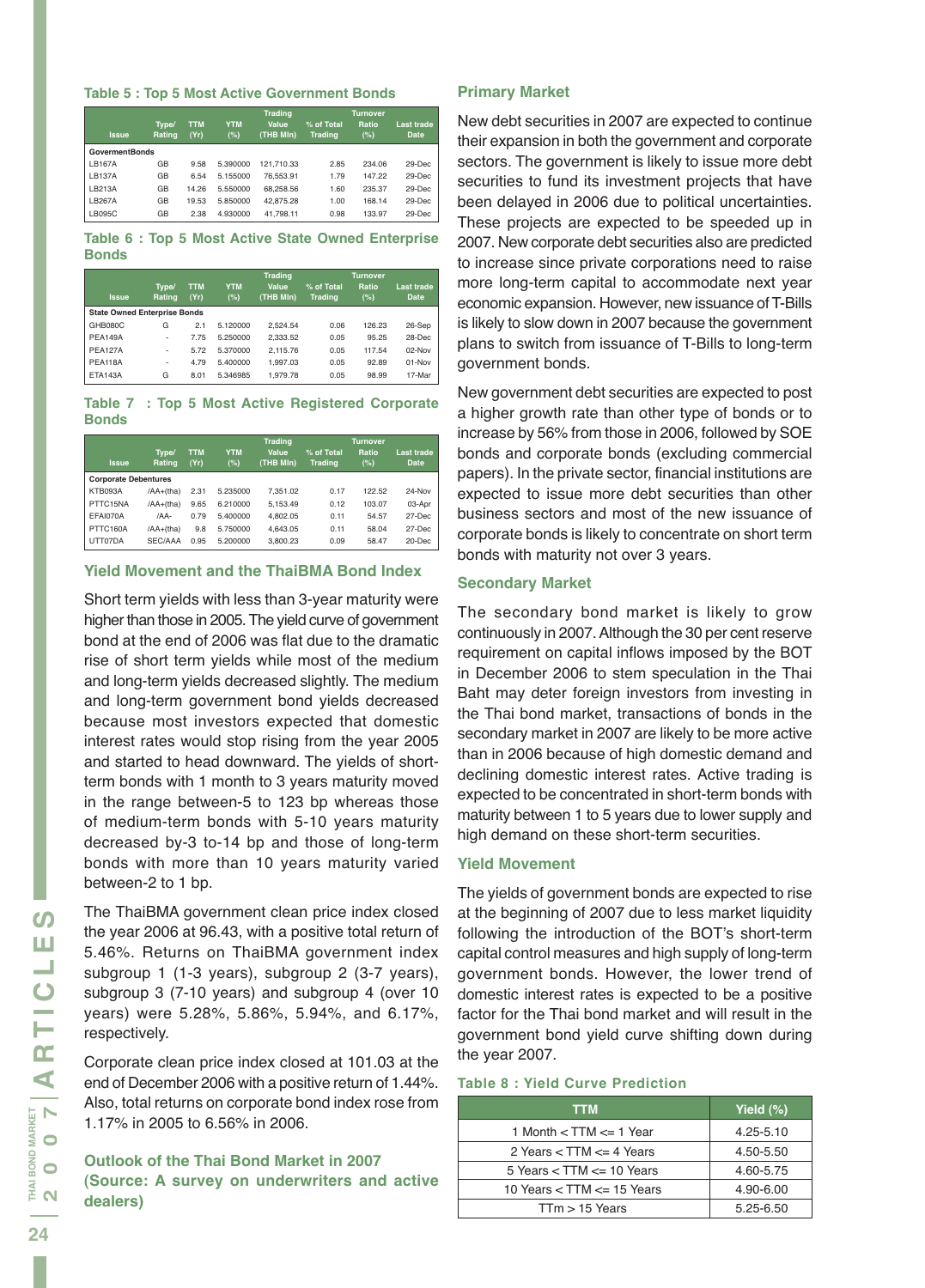## **Appendices**

#### **Table 1 : Size of Thai Financial Market**

|                                    | 2000     | 2001     | 2002     | 2003     | 2004     | 2005     | 2006(Sep)              |
|------------------------------------|----------|----------|----------|----------|----------|----------|------------------------|
| <b>Bank Loans</b>                  | 4.585.90 | 4.298.90 | 4.602.70 | 4.701.50 | 5.081.35 | 548843   | 5.656.77               |
| Equities (SET mkt. cap)            | 1.279.20 | 1.607.31 | 1.986.24 | 4.789.90 | 4.521.89 | 5.105.11 | 5.046.91               |
| Domestic Bond (at par)             | 1.634.80 | 1.882.90 | 2,300.00 | 2.518.00 | 2.740.38 | 3.366.84 | 3,866.08               |
| GDP at current price (THB billion) | 4.922.70 | 5.133.50 | 5,446.00 | 5.930.40 | 6.503.50 | 7.104.20 | 7.671.80 <sup>P/</sup> |
| GDP Growth Rate at 1988 prices (%) | 4.8      | 2.1      | 5.4      | 6.8      | 6.4      | 4.5      | 5.0 <sup>p</sup>       |
| Note : DI - Dreliminans fourage    |          |          |          |          |          |          |                        |

Note : P/ = Preliminary figures Sources : BOT, SET and ThaiBMA

#### **Table 2 : Domestic Debt Issuance**

|                                |         |         | Unit: THB Bln. |
|--------------------------------|---------|---------|----------------|
| Type                           | 2005    | 2006    | Growth%        |
| (1) Government Debt Securities |         |         |                |
| Government Bonds               | 188.90  | 220.71  | 16.84          |
| T-Bills                        | 494.00  | 895.20  | 81.21          |
| <b>State Enterprise Bonds</b>  | 100.14  | 69.72   | $-30.38$       |
| - Guaranteed                   | 61.70   | 38.96   | $-36.86$       |
| - Non Guaranteed               | 38.44   | 30.76   | $-19.98$       |
| <b>State Agency Bonds</b>      | 988.28  | 1001.60 | 1.35           |
| (2) Corporate Debt Securities  | 179.38  | 882.12  | 391.76         |
| - Long-term Corporate Bonds    | 179.38  | 145.57  | $-18.85$       |
| - Commercial Papers            | n.a     | 736.55  | n.a            |
| (3) Foreign Bond               | 7.00    | 9.10    | 30.00          |
| <b>Total</b>                   | 1957.70 | 3078.45 | 57.25          |

Source : BOT, SEC and MOF

#### **Table 3 : Domestic Debt Outstanding**

|                                          |          |          | Unit: THB Bln. |
|------------------------------------------|----------|----------|----------------|
| <b>Type</b>                              | 2005     | 2006     | $Change(\%)$   |
| (1)<br><b>Government Debt Securities</b> |          |          |                |
| Government Bonds                         | 1.360.49 | 1.509.70 | 10.92          |
| T-Bills                                  | 209.00   | 228.00   | 9.09           |
| State Enterprise Bonds                   | 489.09   | 492.89   | 0.78           |
| - Guaranteed                             | 333.81   | 325.10   | $-2.61$        |
| - Non Guaranteed                         | 155.28   | 167.79   | 8.06           |
| <b>State Agency Bonds</b>                | 641.33   | 896.70   | 39.82          |
| Sub Total (1)                            | 2,699.91 | 3,126.66 | 15.81          |
| (2)<br><b>Corporate Debt Securities</b>  | 659.93   | 942.51   | 42.82          |
| (3) Foreign Bonds                        | 7.00     | 16.10    | 130.00         |
| <b>Grand Total</b>                       | 3.366.84 | 4.085.27 | 21.34          |

Source : BOT, SEC and MOF Remark : Preliminary figures collected from the following registras : BAY, BBL, BFIT, TFB and TSD.

#### **Table 4 : ThaiBMA Registered Bonds by TTM**

| <b>Issue Term(Yrs.)</b>         | <b>Outstanding (THB Bln.)</b> | #issue         |
|---------------------------------|-------------------------------|----------------|
| 1.1 Treasury Bill               |                               |                |
| $0 - 5$                         | 228.00                        | 43             |
| Total                           | 228.00                        | 43             |
| 1.2 Government Bond             |                               |                |
| $0 - 5$                         | 614.24                        | 28             |
| $6 - 10$                        | 596.82                        | 18             |
| $11 - 15$                       | 206.70                        | 6              |
| 15 <sub>2</sub>                 | 51.50                         | $\overline{c}$ |
| Total                           | 1,469.26                      | 54             |
| 1.3 State Agency Bond           |                               |                |
| $0 - 5$                         | 896.70                        | 31             |
| Total                           | 896.70                        | 31             |
| 1.4 State Owned Enterprise Bond |                               |                |
| $0 - 5$                         | 354.63                        | 272            |
| $6 - 10$                        | 110.05                        | 85             |
| $11 - 15$                       | 26.24                         | 19             |
| Total                           | 490.92                        | 376            |
| 2.1 Long-term Corporate Bond    |                               |                |
| $0 - 5$                         | 474.78                        | 435            |
| $6 - 10$                        | 110.49                        | 24             |
| $11 - 15$                       | 12.65                         | $\overline{7}$ |
| 15 >                            | 11.00                         | $\overline{c}$ |
| <b>Total</b>                    | 608.91                        | 468            |
| 2.2 Commercial Paper            |                               |                |
| $0 - 5$                         | 237.29                        | 787            |
| Total                           | 237.29                        | 787            |
| 3 Foreign Bond                  |                               |                |
| $0 - 5$                         | 15.10                         | $\overline{4}$ |
| $6 - 10$                        | 1.00                          | $\mathbf{1}$   |
| <b>Total</b>                    | 16.10                         | 5              |

#### **Table 5 : Asset Size of Institution Investors (THB bln.)**

|                              | Dec-99 | Dec-00 | <b>Dec-01</b> | <b>Dec-02</b> | $Dec-03$ | Dec-04   | <b>Dec-05</b> | <b>Dec-06</b>        |  |  |
|------------------------------|--------|--------|---------------|---------------|----------|----------|---------------|----------------------|--|--|
| Fixed-Income Mutual Funds    | 62.8   | 87.2   | 92.9          | 92.53         | 92.39    | 116.80   | 391.32        | 639.90               |  |  |
| <b>Insurance Companies</b>   | 311.5  | 344    | 396.3         | 468.87        | 575.43   | 664.43   | 760.50        | 812.87 <sup>1/</sup> |  |  |
| <b>Govt Pension Fund</b>     | 111.6  | 135.2  | 158.6         | 190.95        | 238.39   | 246.89   | 286.98        | 320.74               |  |  |
| <b>Provident Funds</b>       | 182.7  | 201.3  | 201.3         | 244.8         | 287.33   | 305.46   | 345.90        | 390.93               |  |  |
| Socail Security Find         | n.a    | n.a    | n.a           | n.a           | n.a      | n.a      | 262.33        | 345.53               |  |  |
| Total                        | 668.6  | 767.70 | 849.05        | 997.17        | 1.193.55 | 1.333.58 | 1.784.69      | 2.509.97             |  |  |
| Note: 1/As of September 2006 |        |        |               |               |          |          |               |                      |  |  |

### **Table 6 : Top 5 Active Registered Bonds**

|               | <b>Bonds</b> |                | <b>Enterprise Bonds</b> | <b>Debentures</b> |          |  |  |
|---------------|--------------|----------------|-------------------------|-------------------|----------|--|--|
| <b>Issue</b>  | THB MIn.     |                | THB MIn.                | <b>Issue</b>      | THB MIn. |  |  |
| <b>LB167A</b> | 121.710.33   | GHB080C        | 2.524.54                | <b>KTB093A</b>    | 7,351.02 |  |  |
| LB137A        | 76.553.91    | <b>PEA149A</b> | 2.333.52                | PTTC15NA          | 5.153.49 |  |  |
| <b>LB213A</b> | 68.258.56    | <b>PEA127A</b> | 2.115.76                | EFAI07OA          | 4.802.05 |  |  |
| <b>LB267A</b> | 42.875.28    | <b>PEA118A</b> | 1.997.03                | PTTC16OA          | 4.643.05 |  |  |
| LB095C        | 41.798.11    | <b>ETA143A</b> | 1.979.78                | UTT07DA           | 3,800.23 |  |  |

#### **Table 7: ThaiBMA Government Interpolation Yields (%)**

| Date <sup>®</sup> | 1M              | 3M   | <b>6M</b>        |       |      |      |      |                           |         |         |      | 16   |
|-------------------|-----------------|------|------------------|-------|------|------|------|---------------------------|---------|---------|------|------|
| 30-Dec-05         | 3.72            | 3.88 | 4.11             | 4.38  | 4.94 | 5.11 | 5.25 | 5.33                      | 5.47    | 5.57    | 5.72 | 5.77 |
| 29-Dec-06         | 4.95            | 4.93 | 4.9 <sub>1</sub> | 4.91  | 5.02 | 5.06 | 5.12 | 5.22                      | 5.44    | 5.55    | 5.73 | 5.77 |
| Change (bp)       | $123.00$ 105.00 |      | 79.00            | 53.00 | 8.00 |      |      | $-5.00$ $-13.00$ $-11.00$ | $-3.00$ | $-2.00$ | 1.00 | 0.00 |

#### **Table 8: ThaiBMA Bond Indices**

| <b>Government Bond Index</b> | 2005   | 2006  | Return (%) |
|------------------------------|--------|-------|------------|
| <b>Clearn Price</b>          | 96.42  | 96.43 | 0.01       |
| Gross Price                  | 96.18  | 97.83 | 172        |
| Total Return                 | 147.07 | 155.1 | 5.46       |

| <b>Corporate Bond Index</b> | 2005   | 2006   | Return (%) |
|-----------------------------|--------|--------|------------|
| <b>Clearn Price</b>         | 99.6   | 101.03 | 1.44       |
| Gross Price                 | 100.4  | 101.99 | 1.58       |
| <b>Total Return</b>         | 125.27 | 133.49 | 6.56       |

#### **TABLE 9: Bond Return (%)**

| <b>ThaiBMA Government Bond Indices</b>                            | Return (%) |      |  |
|-------------------------------------------------------------------|------------|------|--|
|                                                                   | 2005       | 2006 |  |
| <b>Government Bond Index</b>                                      | $-0.24$    | 5.46 |  |
| <b>Maturity Sub Group</b>                                         |            |      |  |
| Group 1(1 <ttm<=3)< td=""><td>0.42</td><td>5.28</td></ttm<=3)<>   | 0.42       | 5.28 |  |
| Group 2(3 <ttm<=7)< td=""><td>0.14</td><td>5.86</td></ttm<=7)<>   | 0.14       | 5.86 |  |
| Group 3(7 <ttm<=10)< td=""><td>0.94</td><td>5.94</td></ttm<=10)<> | 0.94       | 5.94 |  |
| Group 4(TTM>10)                                                   | 0.3        | 6.17 |  |
| Investment Grade Corporate Bond Index                             | 1.17       | 6.56 |  |

#### **Table 10: Yields Volatility (15 day annualized)**

| Date/TTM 1-M 3-M 6-M 1-Y 3-Y 5-Y 7-Y 10-Y 12-Y 15-Y 16-Y        |                                                                                                                                                 |  |  |  |  |  |
|-----------------------------------------------------------------|-------------------------------------------------------------------------------------------------------------------------------------------------|--|--|--|--|--|
| 38716.00 0.12 0.03 0.03 0.06 0.10 0.13 0.16 0.17 0.16 0.16 0.15 |                                                                                                                                                 |  |  |  |  |  |
| 39080.00                                                        | 0.10 0.08 0.09 0.10 0.16 0.19 0.21 0.24 0.22 0.24 0.25                                                                                          |  |  |  |  |  |
| Change                                                          | $\vert$ -0.02 $\vert$ 0.06 $\vert$ 0.06 $\vert$ 0.04 $\vert$ 0.06 $\vert$ 0.06 $\vert$ 0.05 $\vert$ 0.08 $\vert$ 0.06 $\vert$ 0.08 $\vert$ 0.10 |  |  |  |  |  |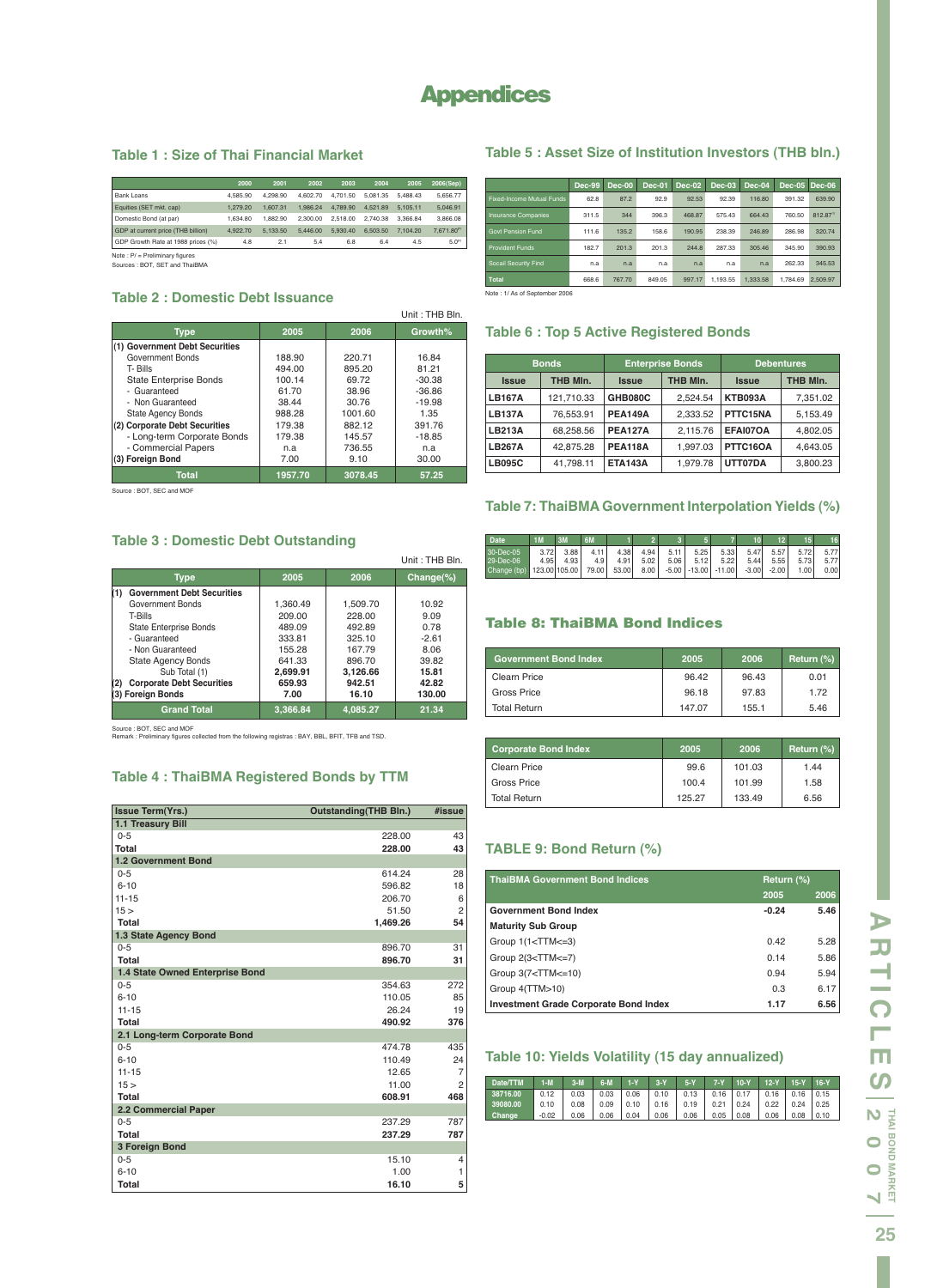



**Figure 2 : Outstanding Value of ThaiBMA Registeres Bonds by Sector : 2006**



#### **Figure 3: Outright Trading & Outstanding Value of Corporate Registered Bonds by Rating : 2006**



**Figure 4 : Composition of Market Participants**





#### **Figure 6 : Composition of Dealer to Client Transactions in Year 2006**



#### **Figure 7: Provident Fund: Portfolio Investment**



#### **Figure 8: Insurance Companies : Portfolio Investment**



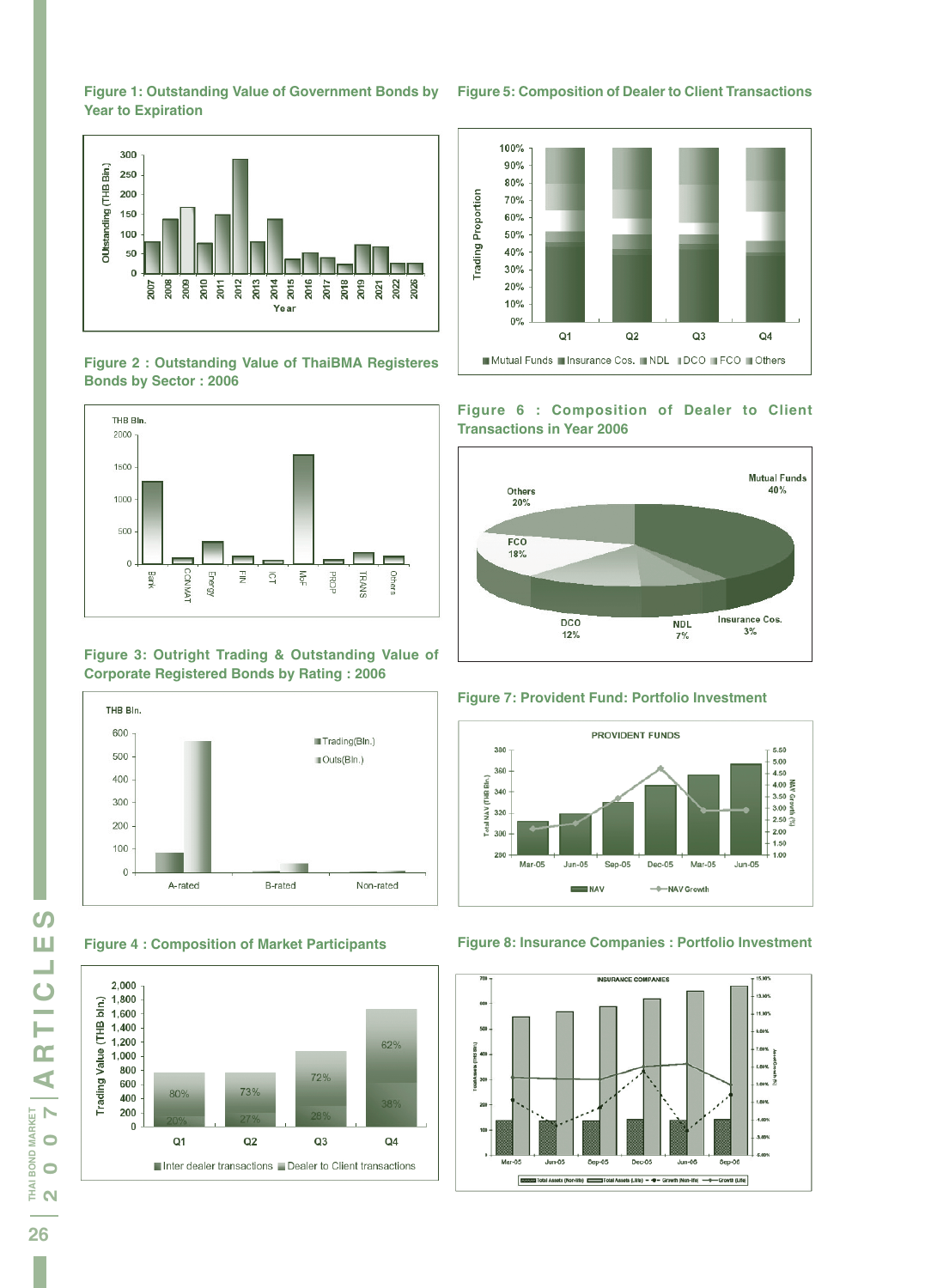







**Figure 11: Social Security Fund : Portfolio Invesment**



**Figure 12: Asset Size of Institution Investors**



**Figure 13: ThaiBMA Government Bond Yield Curve**



**Figure 14: 1- Month Yield Movement**



**Figure 15: 5-Year Yield Movement**



#### **Figure 16: 10-Year Yield Movement**